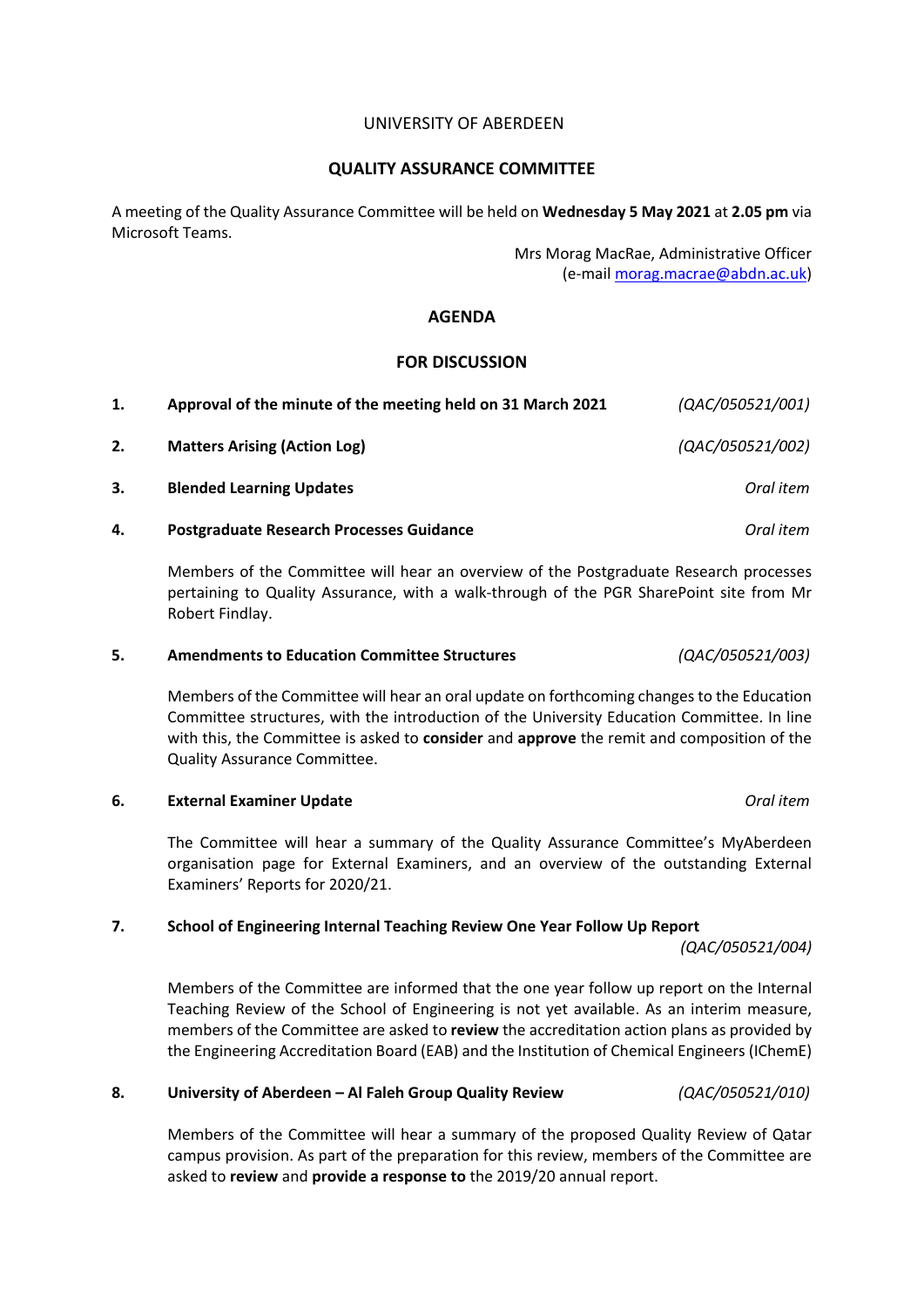# **9. School of Engineering Graduate Apprenticeships** *Oral item*

Members of the Committee will hear an update of the status of the Graduate Apprenticeships offered by the School of Engineering.

# **10. Date of Next Meeting**

The date of the next meeting of the Committee is to be confirmed, but will be held following the initial meeting of the University Education Committee on 25 May 2021. The meeting will be held via Microsoft Teams.

# **11. Items for Information– see below**

Any member of the Committee wishing an item for routine approval or for information to be brought forward for discussion may ask at the meeting for that to be done. Any such item will be taken after item 1.

Declaration of interests: Any member and individual in attendance (including Officers) who has a clear interest in a matter on the agenda should declare that interest at the relevant meeting, whether or not that interest is already recorded in the Registry of Member's interests.

# **11. FOR INFORMATION**

# **11.1 Institute of Chartered Accountants of Scotland (ICAS) Accreditation Report**

*(QAC/050521/005)*

Members of the Committee are invited to **note** the accreditation report received by the Business School from ICAS.

# **11.2 Association of Chartered Certified Accountants (ACCA) Confirmation of Exemption Accreditation** *(QAC/050521/006)*

Members of the Committee are invited to **note** the accreditation confirmation received by the Business School from ACCA.

# **11.3 General Teaching Council for Scotland (GTC) Into Headship Programme Reaccreditation** *(QAC/050521/007)*

Members of the Committee are invited to **note** the reaccreditation confirmation received by the School of Education from the GTC.

# **11.4 Confederation of Scottish Counselling Agencies (COSCA) Revalidation Confirmation**

*(QAC/050521/008)*

Members of the Committee are invited to **note** the revalidation confirmation received by the School of Education from COSCA.